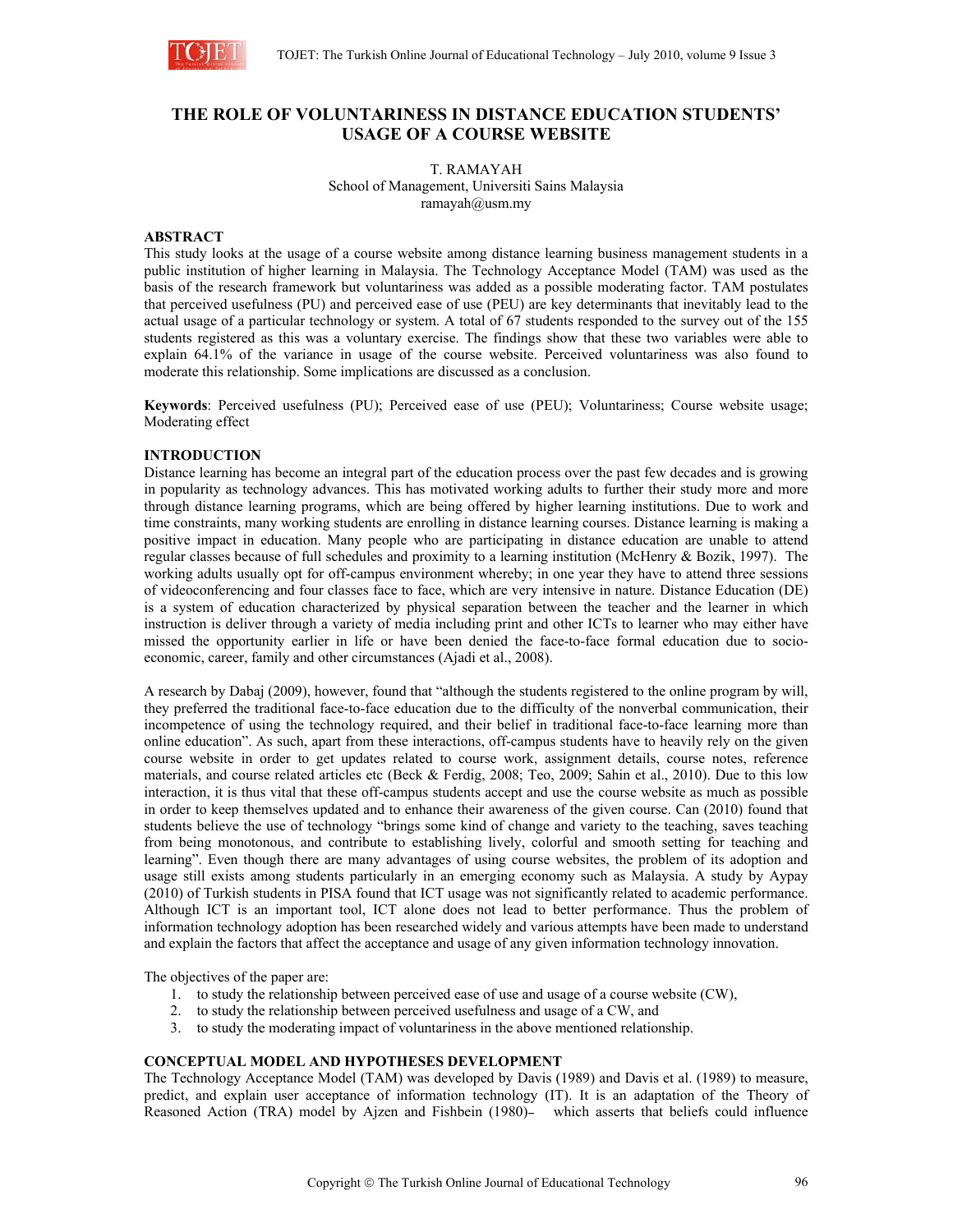

attitudes, which lead to intention to use and finally actual usage behavior. TAM introduced two important constructs, perceived usefulness and perceived ease of use. Perceived usefulness is defined as the degree to which a person believes that using a particular system would enhance his/her job performance; while perceived ease of use is defined as the degree to which a person believes that using a particular system would be free of effort (Davis, 1989). TAM theorizes that perceived usefulness and perceived ease of use determine user's behavioral intention and actual usage. The causal relationships among these constructs have been validated empirically in many studies. Between the two, perceived ease of use has a direct effect on both perceived usefulness and technology usage (Adams, Nelson & Todd, 1992; Davis, 1989). Over the last two decades the TAM has been one of the most influential research models in studying the determinants of IT usage (Chau & Hu, 2001). Figure1 below depicts TAM.



Figure 1: Technology Acceptance Model (TAM) (Davis et al. 1989).

Voluntariness of Use is defined as "the degree to which use of the innovation is perceived as being voluntary, or of free will" (Moore & Benbasat,1991, p. 195). Voluntariness is the extent to which potential adopters perceive the adoption decision to be non-mandated (Agarwal & Prasad, 1997). Although voluntariness is not part of the original set of innovation characteristics proposed by Rogers (1983), it was included by Moore and Benbasat (1991) as a determinant of usage behavior. Venkatesh et al. (2003) have proposed to look at voluntariness as a moderator in the beliefs-intention behavior and as such we would like to test this notion in our current research. Based on this call, this paper proposes the research framework as shown in Figure 2.



Figure 2: Research Model

In a research looking at a model called Course Website Acceptance Model (CWAM) Selim (2003) proposed to test whether the more useful the students perceive the course website, the more acceptable the course websites are perceived to be. He found course website usefulness to be positively related to usage. This finding was always found to be true in other researches on web acceptance model research conducted by Castaneda et al. (2007) and Ramayah (2005, 2006). Many other researchers have also found perceived usefulness to be the driving factor in acceptance and usage of various technology (Davis, 1989; Mathieson, 1991; Taylor & Todd, 1995; Venkatesh & Davis, 2000; Chau & Hu, 2001; Featherman, 2001; Leong, 2001; Ling, 2002; Gefen et al., 2002; Ramayah et al, 2002; Ramayah et al, 2003; Ramayah & Jantan, 2003; Chan & Lu 2004; Ramayah & Ignatius, 2005; Ramayah et al., 2005; Ramayah & Suki, 2005; May, 2005; Guriting & Ndubisi, 2006; Ramayah & May-Chiun, 2007; Mohd Suki et al., 2008; Lean et al., 2009). Thus the first hypothesis was formulated as: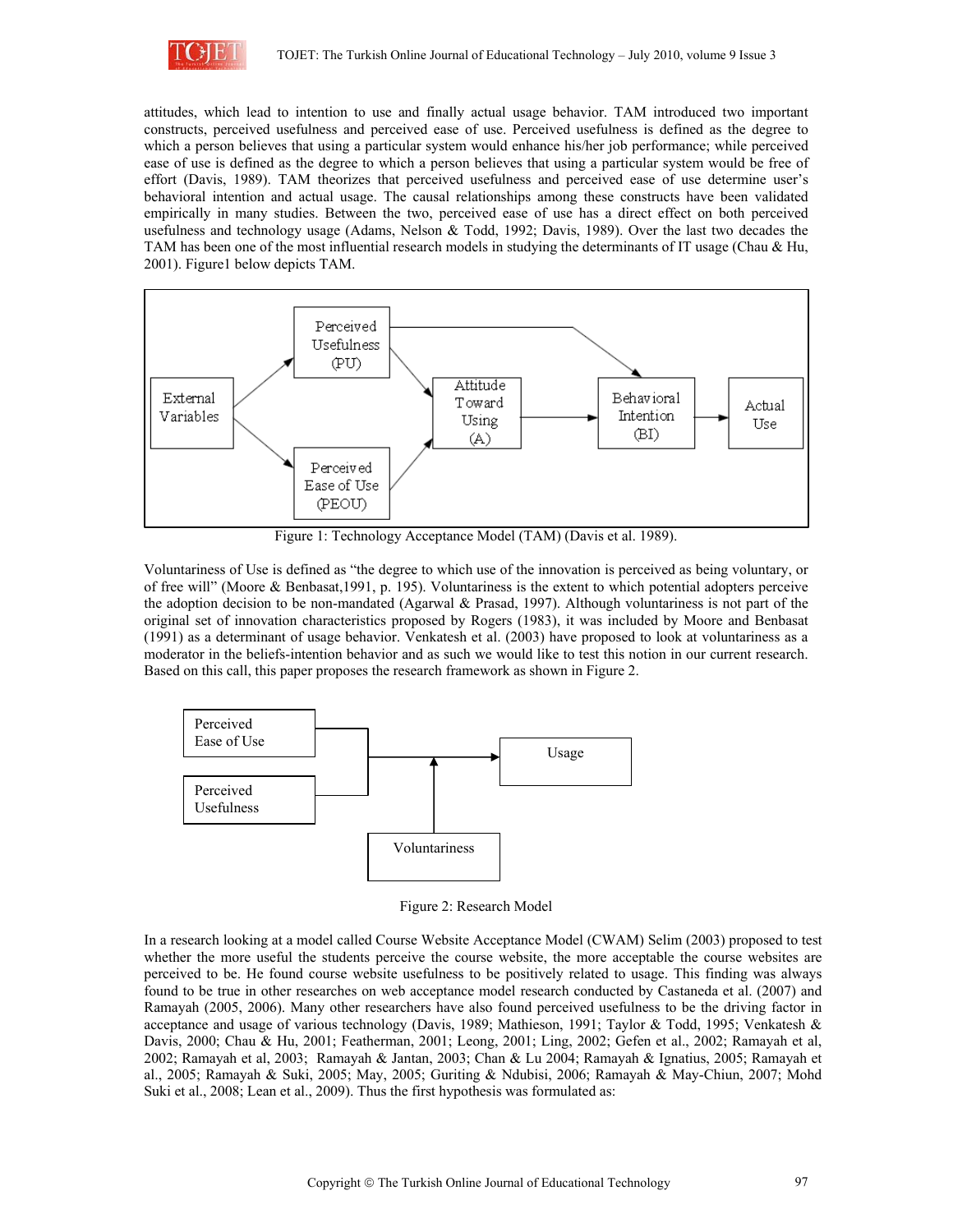

#### H1: Perceived usefulness will be positively related to usage of the course website

Selim (2003) also postulated that the easier the course website, the more is its acceptance and usage. This notion was also supported in his research which confirms that ease of use also plays a vital role which is supported by the course website acceptance research conducted by Ramayah (2005, 2006) in Malaysia. The less effort that is required to operate a system, the more it can lead to increase in job performance by regular use of the system (Davis, 1989; Venkatesh & Davis, 2000). Also with less complexity in operating a system, positive attitude could be developed subsequently towards intention and behavior. Several researchers have proposed that a system that is easy to use will be more widely accepted than  $\theta$  as the one that is not as easy to use (Jantan et al., 2001; Ndubisi et al., 2001; Ramayah et al., 2002; Ramayah et al., 2003, Selim, 2003; Ramayah, 2005; Ramayah et al., 2005 ; Ramayah & Lee, 2005; Ramayah & Ignatius, 2005; Ramayah, 2006; Ramayah & Lo, 2007). The second hypothesis is as stated below:

H2: Perceived ease of use will be positively related to the usage of the course website

Voluntariness is the context in which the user will accept technology voluntarily. This means there is no obligation on the user to accept the technology. Venkatesh et al. (2003) included moderating variables like voluntariness and experience in their study and found the explanatory power of their TAM model increased from 35% without moderators to 53% with moderators. As such, voluntariness of use as a moderating factor between perceived ease of use, perceived usefulness and usage was included in the current study. Thus the third hypothesis forwarded is as follows:

H3: The positive relationship between perceived ease of use, perceived usefulness, and course websites usage will be stronger for those with higher voluntariness of use

### **METHODOLOGY**

### **Data Collection**

This study collected data at a given institution of higher learning, using purposive sampling with a questionnaire which was self-administered. The questionnaire was divided into 5-parts which include demographic information, perceived usefulness, perceived ease of use, voluntarinesss and usage. Questionnaires were distributed during the intensive face-to-face on campus lecture and students were given 15 minutes to fill out the questionnaire.

#### **Population and Sample**

The population for this research consisted of 155 off-campus students, who needed to use the website for the course titled "Business Research Methods". The choice was because the other courses did not use course websites. Students for this class were encouraged to visit the website in order to get the lecture notes, assignment details, related journal resources etc. The students were told that it was a voluntary participation and not compulsory, thus only 67 students returned the completed questionnaire. The demographic profile of the respondents is presented in Table 1.

#### **Measurment Items**

The items used to measure perceived usefulness and perceived ease of use as well as usage were adopted from Selim (2003) whereas the instrument used to measure voluntariness was adopted from Venkatesh et al. (2003). Respondents were asked to indicate their agreement or disagreement with several statements on a seven-point Likert scale with 1=strongly disagree to 7=strongly agree.

|                       | Table 1: Demographic profile of respondents |                    |      |  |
|-----------------------|---------------------------------------------|--------------------|------|--|
| Variables             |                                             | Frequency          | $\%$ |  |
| Gender                | Male                                        | 27                 | 40.3 |  |
|                       | Female                                      | 40                 | 59.7 |  |
| Ethnicity             | Malay                                       | 36                 | 53.7 |  |
|                       | Chinese                                     | 31                 | 46.3 |  |
| <b>Marital Status</b> | Married                                     | 41                 | 61.2 |  |
|                       | Single                                      | 24                 | 35.8 |  |
|                       | Widowed/separated                           | 2                  | 3.0  |  |
| Age                   |                                             | Mean = $35.80$     |      |  |
|                       |                                             | Std. Dev. $= 5.40$ |      |  |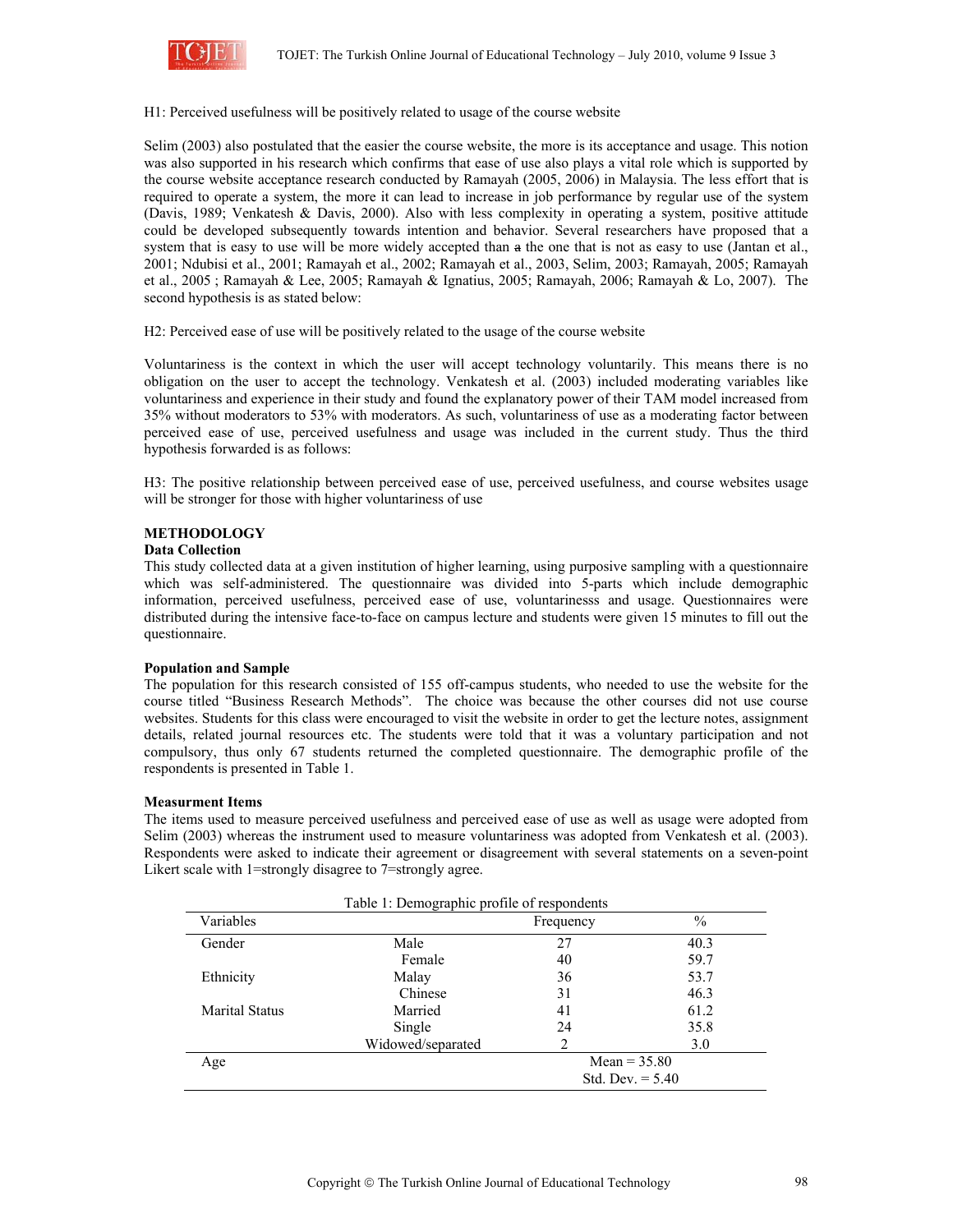

### **Goodness of Measures**

Factor analysis is a data reduction technique and also used to determine whether items are tapping into the same construct. During factor analysis, factors with eigenvalues of less than one would be rejected and factors with eigenvalues of more than one would be retained for further analysis (Hair et al., 2010). Furthermore during factor analysis, if an eigenvalue is close to 1, then the factor could be considered for inclusion (Hair et al., 2010). To reduce the problem of cross loading, if the difference of loadings of any item across factors was less than 0.10 then the items will be deleted (Snell & Dean, 1992). The results showed a three factor solution with eigenvalues greater than 1.0 and the total variance explained was 85.097% of the total variance. KMO measure of sampling adequacy was 0.849 indicating sufficient intercorrelations while the Bartlett's Test of Sphericity was significant (Chi square= 1338.708, p< 0.01). . These results confirm that each of these constructs is unidimensional and factorially distinct and that all items used to measure a particular construct loaded on a single factor. The detailed results are presented in Table 2.

|                     | Component |                |          |  |
|---------------------|-----------|----------------|----------|--|
|                     |           | $\overline{2}$ | 3        |  |
| Pu1                 | .342      | .863           | $-.043$  |  |
| Pu <sub>2</sub>     | .463      | .740           | .050     |  |
| Pu <sub>3</sub>     | .619      | .712           | .003     |  |
| Pu <sub>4</sub>     | .365      | .873           | $-0.016$ |  |
| Pu <sub>5</sub>     | .407      | .868           | .037     |  |
| Pu <sub>6</sub>     | .300      | .758           | $-.090$  |  |
| Peu1                | .855      | .412           | .088     |  |
| Peu <sub>2</sub>    | .777      | .563           | .024     |  |
| Peu <sub>3</sub>    | .920      | .307           | .075     |  |
| Peu <sub>4</sub>    | .875      | .387           | .113     |  |
| Peu <sub>5</sub>    | .877      | .364           | .033     |  |
| Peu <sub>6</sub>    | .811      | .450           | .017     |  |
| Vol1                | .215      | $-.039$        | .803     |  |
| Vol <sub>2</sub>    | $-.060$   | $-.137$        | .919     |  |
| Vol3                | .009      | .117           | .848     |  |
| Eigenvalue          | 5.527     | 4.989          | 2.249    |  |
| Percentage Variance | 36.846    | 33.258         | 14.993   |  |

Table 2: Results of the factor analysis

Cronbach's alpha reliability analysis was applied to identify how well the items grouped are positively correlated to one another. Cronbach's alpha value of 0.70 and above is considered to be reliable (Nunnally & Bernstein, 1994). An alpha value of 0.70 and above indicates items are homogenous and measuring the same construct. Hair et al. (2010) suggested that alpha value of 0.60 would be deemed the lower value of acceptability. The result of the factor and reliability analysis is presented in Table 3.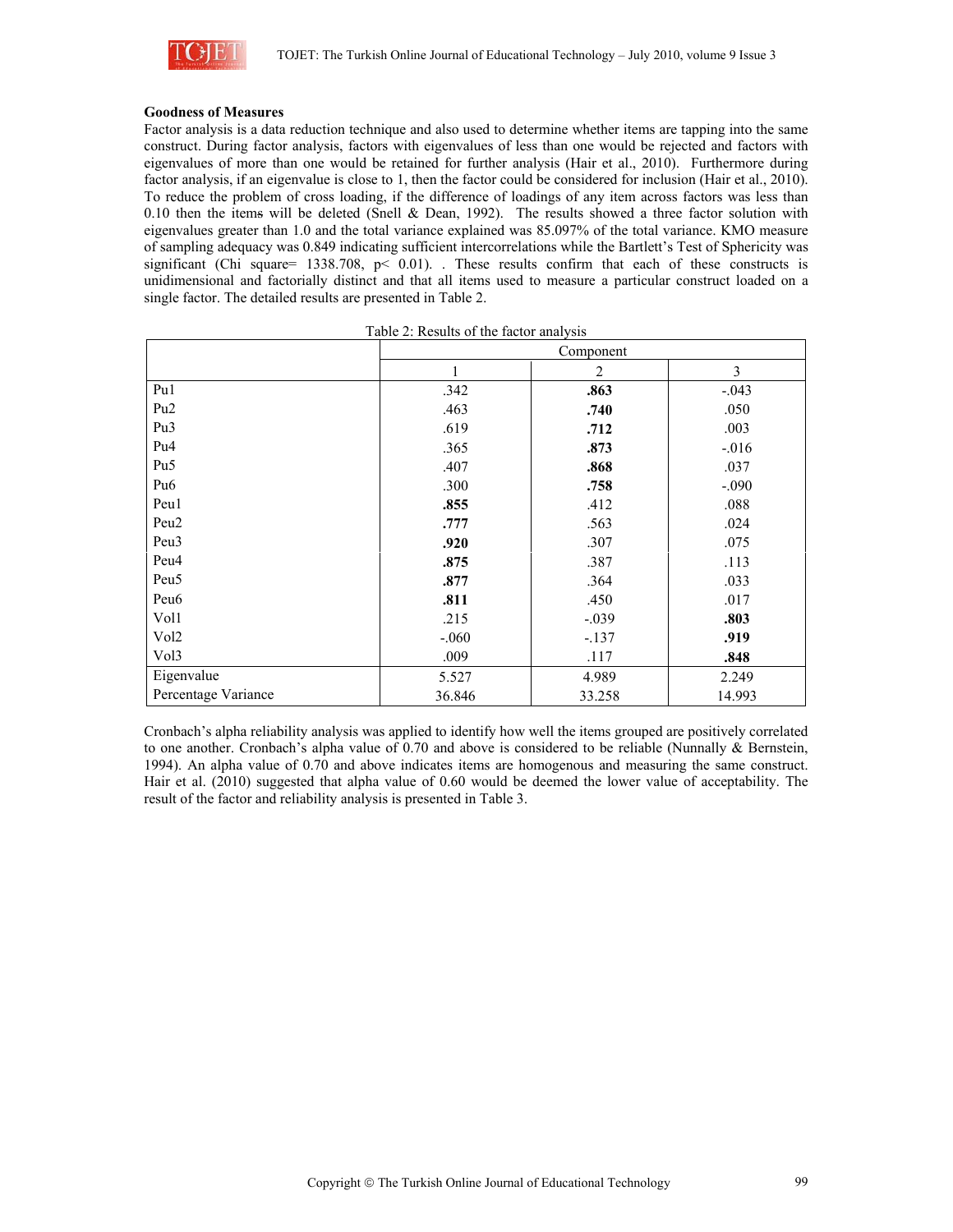

|                                                                           | raone 5. Renaomity andrysis results<br>Pearson correlation |      |      |      | Item-to-total<br>correlation | Cronbach<br>Alpha if |   |      |              |
|---------------------------------------------------------------------------|------------------------------------------------------------|------|------|------|------------------------------|----------------------|---|------|--------------|
|                                                                           | Alpha                                                      |      | 2    | 3    |                              | 5                    | 6 |      | Item deleted |
| <b>Perceived Usefulness</b>                                               | 0.95                                                       |      |      |      |                              |                      |   |      |              |
| CW improves the quality of the course work I do                           |                                                            |      |      |      |                              |                      |   | .884 | .940         |
| CW enables me to accomplish course tasks more quickly                     |                                                            | 0.76 |      |      |                              |                      |   | .826 | .947         |
| CW makes it easier to study the course material                           |                                                            | 0.82 | 0.83 |      |                              |                      |   | .882 | 941          |
| CW Increases my productivity                                              |                                                            | 0.85 | 0.83 | 0.81 |                              |                      |   | .910 | .938         |
| CW enhances my effectiveness in the course work                           |                                                            | 0.83 | 0.85 | 0.86 | 0.91                         |                      |   | .933 | .936         |
| CW is useful in the course work                                           |                                                            | 0.74 | 0.54 | 0.67 | 0.71                         | 0.73                 |   | .727 | .961         |
| <b>Perceived Ease of Use</b>                                              | 0.98                                                       |      |      |      |                              |                      |   |      |              |
| Using the CW is easy for me                                               |                                                            |      |      |      |                              |                      |   | .933 | .974         |
| It was easy for me to become skillful at using the CW                     |                                                            | 0.92 |      |      |                              |                      |   | .920 | .976         |
| I find the course website easy to use                                     |                                                            | 0.89 | 0.87 |      |                              |                      |   | .942 | .973         |
| I find the course website to be flexible to interact with                 |                                                            | 0.92 | 0.89 | 0.93 |                              |                      |   | .947 | .973         |
| My interaction with the CW is clear and understandable.                   |                                                            | 0.85 | 0.86 | 0.93 | 0.90                         |                      |   | .927 | .975         |
| I find it easy to get the information I want from the CW                  |                                                            | 0.87 | 0.86 | 0.86 | 0.87                         | 0.88                 |   | .905 | .977         |
| <b><i>Voluntariness</i></b>                                               | 0.82                                                       |      |      |      |                              |                      |   |      |              |
| Although it might be helpful, using the CW is certainly not compulsory    |                                                            |      |      |      |                              |                      |   | .612 | .819         |
| My use of the CW is voluntary (as opposed to required by lecturers) in my |                                                            | 0.64 |      |      |                              |                      |   | .777 | .651         |
| work/studies                                                              |                                                            |      |      |      |                              |                      |   |      |              |
| My lecturers expect me to use the CW (reverse coded)                      |                                                            | 0.48 | 0.69 |      |                              |                      |   | .652 | .783         |
| <b>Usage</b>                                                              | 0.88                                                       |      |      |      |                              |                      |   |      |              |
| I use the CW a lot to do my course work.                                  |                                                            |      |      |      |                              |                      |   | .707 | .854         |
| I use the CW whenever possible to do my course work.                      |                                                            | 0.82 |      |      |                              |                      |   | .848 | .804         |
| I use the CW frequently to do my course work.                             |                                                            | 0.67 | 0.82 |      |                              |                      |   | .834 | .803         |
| I use the CW whenever appropriate to do my course work.                   |                                                            | 0.42 | 0.54 | 0.65 |                              |                      |   | .586 | .905         |

### Table 3: Reliability analysis results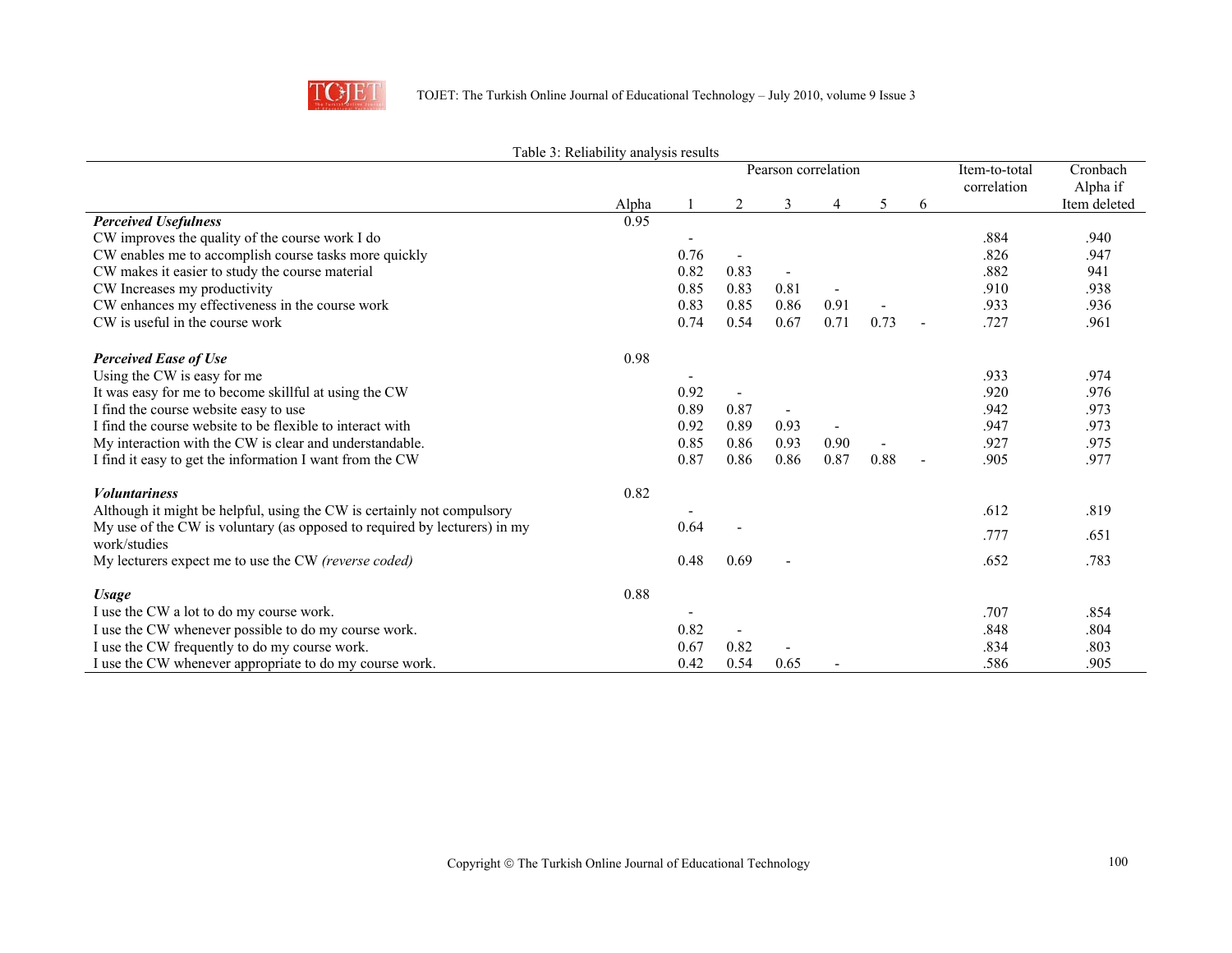

### **FINDINGS**

Table 4 presents the mean and standard deviation of all study variables.

|                       | Table 4: Descriptive analysis |                           |
|-----------------------|-------------------------------|---------------------------|
| Variables             | Mean                          | <b>Standard Deviation</b> |
| Perceived usefulness  | 4.888                         | 1.389                     |
| Perceived ease of use | 4.920                         | 1.540                     |
| Voluntariness         | 3.955                         | 1.558                     |
| Usage                 | 4.504                         | 1.415                     |

To test the three hypotheses generated for this study, a hierarchical regression analysis was employed. The results are presented in Table 5.

|                          | Standardized Beta | Standardized Beta | Standardized Beta |
|--------------------------|-------------------|-------------------|-------------------|
| Variables                | Step 1            | Step 2            | Step 3            |
| <b>Predictors</b>        |                   |                   |                   |
| Perceived ease of use    | $0.488**$         | $0.427**$         | 0.252             |
| Perceived usefulness     | $0.356**$         | $0.405**$         | $1.258**$         |
| Moderator                |                   |                   |                   |
| Voluntariness            |                   | $0.205**$         | 0.597             |
| <b>Interaction Terms</b> |                   |                   |                   |
| PEU*Voluntariness        |                   |                   | $1.248*$          |
| PU*Voluntariness         |                   |                   | $-1.615**$        |
| $R^2$                    | 0.641             | 0.681             | 0.709             |
| Adjusted $R^2$           | 0.630             | 0.666             | 0.686             |
| $R^2$ change             | 0.641             | 0.041             | 0.028             |
| F change                 | 0.000             | 0.006             | 0.050             |

Table 5: Results from the hierarchical regression analysis

\*\*p< $0.01$ , \*p< $0.05$ 

From Table 5, we can observe that perceived ease of use has a significant impact on usage of course website ( $\beta$  = 0.488, p<0.01) with perceived usefulness also having a significant impact on usage ( $\beta$  = 0.356, p<0.01), thus supporting H1 and H2 of the study. Hypothesis 3 was tested by looking at the beta values in the third step, first the  $R<sup>2</sup>$  change has to be significant and then we look at the individual beta to see if they are significant. As can be seen the  $R^2$  in the third step is significant (F change = 0.05), hence we can conclude that the interaction terms are significant. Thus H3 was also supported. To see the impact of voluntariness as a moderator, 2 graphs were drawn as shown in Figure 3 and 4. To draw the graphs, the facets were first recoded into two categories ie: Low and High by dividing the respondents into two categories (below median  $=$  low, above median  $=$  high)

As can be seen from Figure 3, for those with higher voluntariness, the rate of change in usage level does not differ much when the level of usefulness increases, but for those who perceive voluntariness as low, their usage level increases when ease of use increases from low to high.



Figure 3: The moderating effect of voluntariness on the PU and usage relationship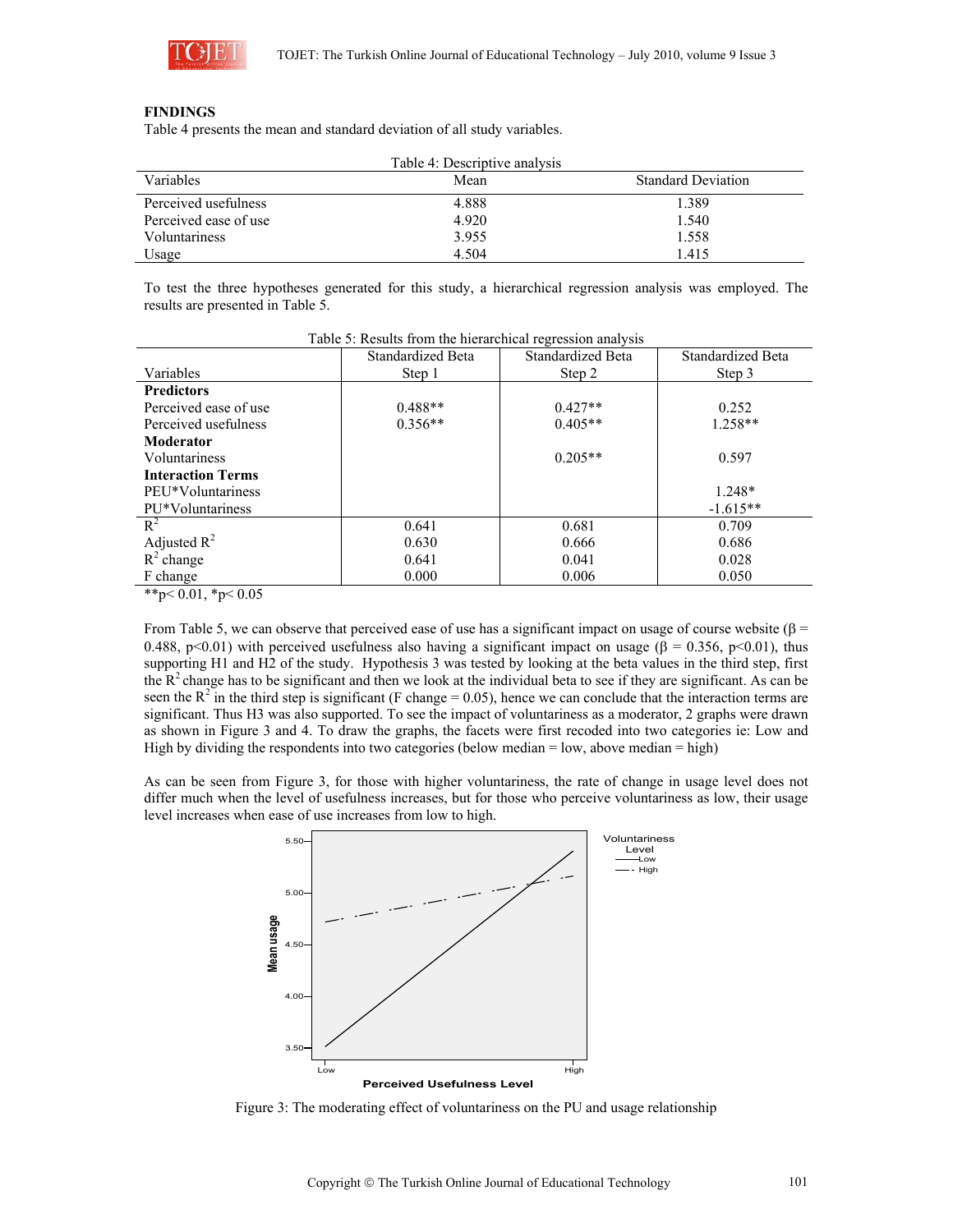

As can be seen from Figure 4, for those with higher voluntariness, the rate of change in usage level is greater compared to the ones who perceive voluntariness as low, when the ease of use increase from low to high.



Figure 4: The moderating effect of voluntariness on the PEU and usage relationship

#### **DISCUSSION**

It was found that perceived ease of use and perceived usefulness have significant impact on the usage of the course website. These findings concur with the findings of previous researchers (Davis, 1989; Mathieson, 1991; Taylor & Todd, 1995; Venkatesh & Davis, 2000; Chau & Hu, 2001; Featherman, 2001; Leong, 2001; Ling, 2002; Gefen et al., 2002; Jantan et al., 2001; Ndubisi et al., 2001; Ramayah et al., 2002; Ramayah et al., 2003; Selim, 2003; Chan & Lu, 2004; Ramayah, 2005; Ramayah et al., 2005 ; Ramayah & Lee, 2005; Ramayah & Ignatius, 2005; Ramayah, 2006; Guriting & Ndubisi, 2006; Ramayah & Lo, 2007; Mohd Suki et al., 2008). A course website needs to be easy to use before users will even think about using it. Hence, it can be said that PEU is an important determinant of usage of course website.

It was also observed that a given technology should be perceived to be better to have than to be without (Jantan et al., 2001; Ndubisi et al., 2001; Ramayah et al., 2002; Ramayah et al., 2003, Selim, 2003; Ramayah, 2005; Ramayah et al., 2005 ; Ramayah & Lee, 2005; Ramayah & Ignatius, 2005; Ramayah, 2006; Ramayah & Lo, 2007). Hence, perceived usefulness is also an important factor in determining website usage.

As off-campus students are mandated to use the course website due to low interaction, it can be seen from the results that perceived ease of use is more important in determining usage level of the course website as compared to perceived usefulness. Students are more concerned whether it would be easier for them to use the website, rather than whether the given website will be useful for them. This finding supports the research of Brown et al. (2002) which was done in a mandated environment.

The findings of this study can be used by lecturers and university administrators to encourage the acceptance and usage of course website. They can focus on the usefulness and ease of use aspect of the course website when encouraging students to use a given website. They should give students information or training (Akpinar & Bayramoglu, 2008) on how to fully utilize and use the course website which will make them perceive that the given website will be useful for them in achieving better results and which will be easy for them to use, that is to say they do not have to spend a lot of time learning how to use it.

Other than practical contributions, this study also contributes to theory by confirming that the TAM is applicable in the adoption of course website and the two beliefs, which are perceived ease of use and perceived usefulness are strong predictors of course website usage. This study also provided empirical support that the relationship between the two beliefs and the usage is moderated by the level of perceived voluntariness (Venkatesh et al., 2003) thus supporting the notion of model extension to explain a greater variance in the technology acceptance model.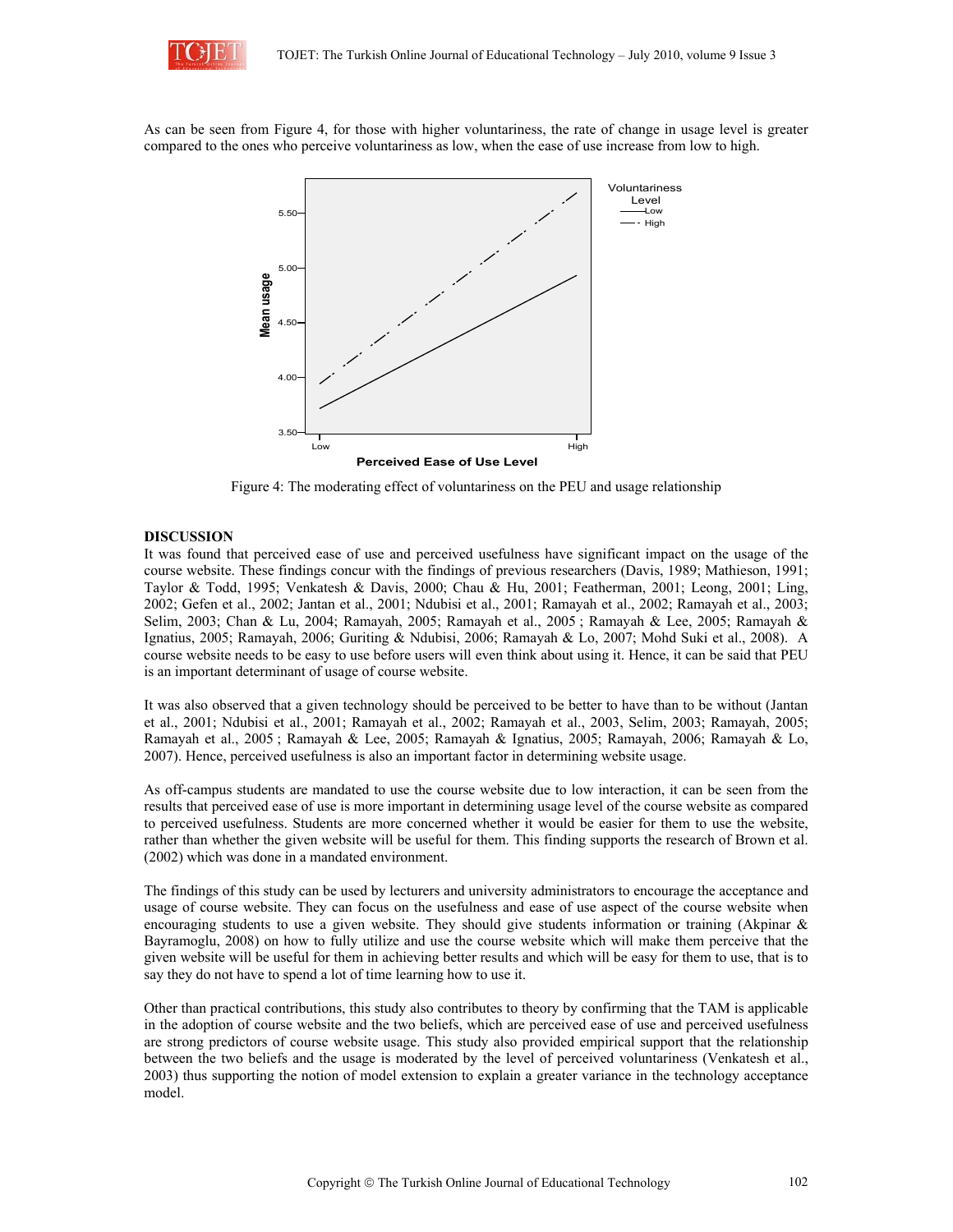

## **LIMITATIONS**

There are also several limitations in this research, the first one being the presence of common method variance as the usage was based on self-report. The sample size is also not very large given the fact that this was the only class that used a course website. Thirdly, the results may not be generalizable as it was based on only one course. Future research may look at expanding the sample size and including a greater breadth of users and also if viable, the usage logs can be used to measure the usage level. Another possible avenue of research would be to look at the role of prior experience or knowledge on this relationship (Somyurek et al., 2008)

### **CONCLUSION**

The findings of this study show clearly that the drivers of a course website use are the ease of use and the usefulness and this positive relationship is stronger with higher perceived voluntariness. Thus to promote higher usage of course websites to complement the face to face course delivery, the website must be designed to take care of these issues.

#### **REFERENCES**

- Adams, D. A., Nelson, R. R., & Todd, P. A. (1992). Perceived Usefulness, Ease of Use and Usage of Information Technology: A Replication. *MIS Quarterly*, *16*, 227-247.
- Agarwal, R., & Prasad, J. (1997). The Role of Innovation Characteristics and Perceived Voluntariness in the Acceptance of Information Technologies. *Decision Sciences*, *28,* 557-582.
- Ajadi, T. O., Salawi, I. O., & Adeoye, F. A. (2008). E-Learning and Distance Education in Nigeria. *The Turkish Online Journal of Education Technology, 7*(4), 61-70.
- Ajzen, I., & Fishbein, M. (1980), *Understanding Attitudes and Predicting Social Behavior,* Prentice Hall: New Jersey, NJ.
- Akpinar, Y., & Bayramoglu, Y. (2008). Promoting Teacher's positive Attitude towards web use: a study in web site development. *The Turkish Online Journal of Education Technology, 7*(3), 46-55.
- Aypay, A. (2010). Information communication technology (ICT) usage and achievement of Turkish Students in PISA 2006. *The Turkish Online Journal of Education Technology, 9*(2), 116-124.
- Beck, D., & Ferdig, R. E. (2008). Evolving roles of online and face-to-face instructors in a lecture/lab hybrid course. *The Turkish Online Journal of Education Technology, 7*(1), 5-17.
- Brown, M., Montoya-Weiss, M. M., & Burkman, J. R. (2002). Do I really have to? User acceptance of mandated technology. *European Journal of Information Systems*, *11*, 283-295.
- Can, S. (2010). Attitudes of pre-service teachers from the department of elementary education towards the effects of materials use on learning. *The Turkish Online Journal of Education Technology, 9*(2), 46-54.
- Castaneda, J. A., Munoz-Leiva, F., & Luque, T. (2007). Web Acceptance Model (WAM): Moderating effects of user experience. *Information & Management*, *44*, 384-396.
- Chan, S.C., & Lu, M.T. (2004). Understanding Internet banking adoption and user behavior: A Hong Kong perspective. *Journal of Global Information Management*, *12*(3), 21-43.
- Chau, P.Y.K., & Hu, P.J.H. (2001). Information technology acceptance by individual professionals: A model comparison approach. *Decision Science*, *32*(4), 699-719.
- Dabaj, F. (2009). The role of gender and age on students' perceptions towards online education case study: sakarya university, vocational high school. *The Turkish Online Journal of Education Technology, 8*(2), 120-123.
- Davis, F. D. (1989). Perceived Usefulness, Perceived Ease Of Use, and User Acceptance of Information Technology. *MIS Quarterly*, *13*, 983-1003.
- Davis, F. D., Bagozzi, R. P., & Warshaw, P. R. (1989). User acceptance of computer technology: A comparison of two theoretical models. *Management Science*, *35*(8), 982-1003.
- Featherman, M.S. (2001). Extending the technology acceptance model by inclusion of perceived risk. Proceedings of the Seventh Americas Conference on Information Systems, 758-760.
- Guriting, P., & Ndubisi, N. O. (2006). Borneo online banking: evaluating customer perceptions and behavioural intention. *Management Research News***,** *29*(1/2), 6-15.
- Hair, J. F., Black, W. C., Babin, B. J., & Anderson, R. E. (2010). Multivariate Data Analysis: A Global Perspective. Prentice-Hall, Upper Saddle River, NJ.
- Jantan, M., Ramayah, T., & Chin, W. W. (2001). Personal Computer acceptance by small and Medium sized companies evidence from Malaysia. *Jurnal Manajemen & Bisnes, 3*(1), 1-14.
- Lean, O. K., Zailani, S., Ramayah, T., & Fernando, Y. (2009). Factors influencing intention to use e-government services among citizens in Malaysia. *International Journal of Information Management***,** 29(6), 458-475.
- Mathieson, K. (1991). Predicting user intention: Comparing the technology acceptance model with the theory of planned behavior. *Information Systems Research*, *2*(3), 173-191.
- McHenry, L., & Bozik, M. (1997). From a distance: Student voices from the interactive video classroom. *TechTrends*, *42*(6), 20-24.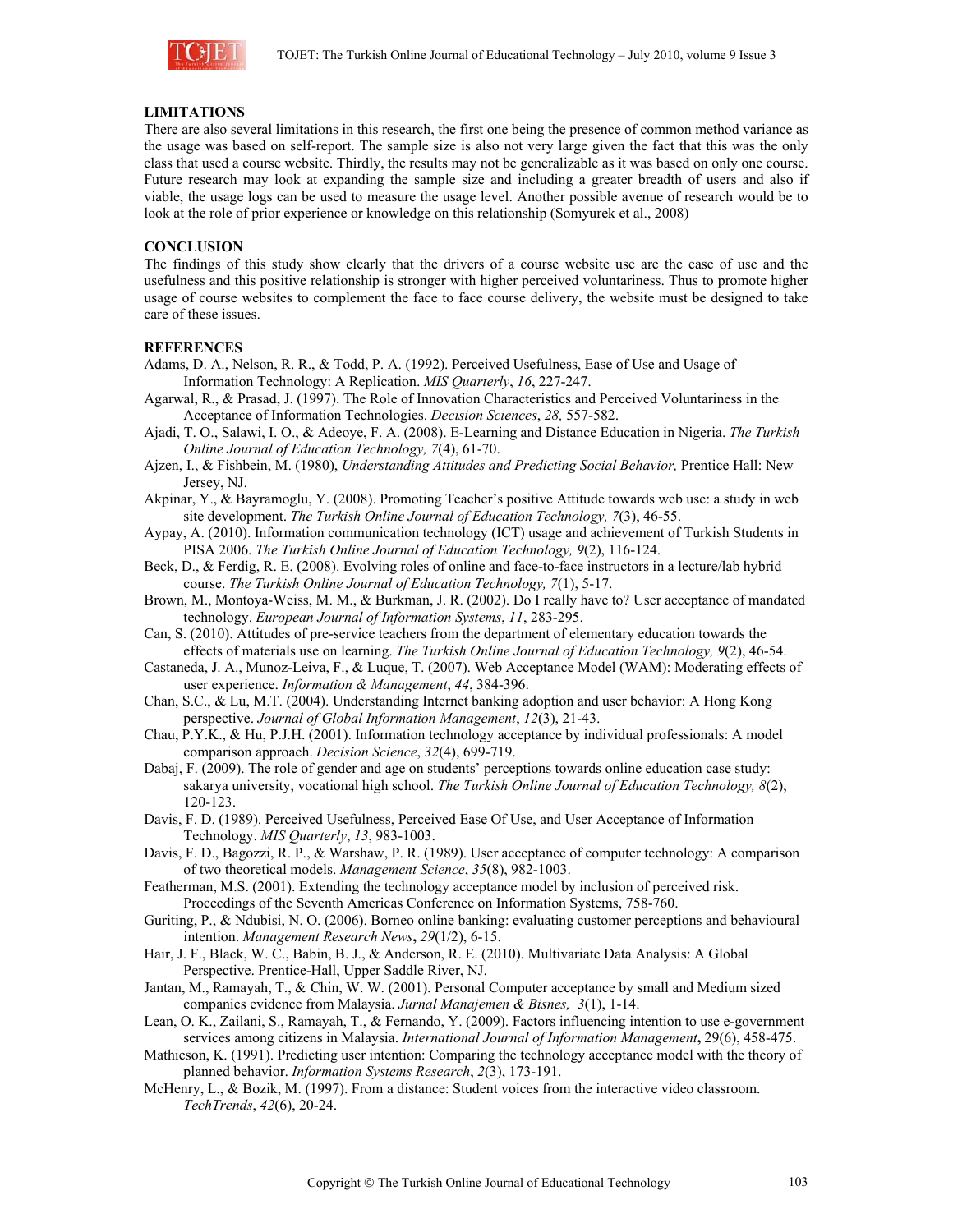

Mohd Suki, N., Ramayah, T., & Mohd Suki, N. (2008). Internet shopping acceptance: Examining the influence of intrinsic versus extrinsic motivations. *Direct Marketing: An International Journal*, *2*(2), 97-110.

- Moore, G. C., & Benbasat, I. (1991). Development of an instrument to measure the perceptions of adopting an information technology innovation. *Information Systems Research*, *2*(3), 192-222.
- Ndubisi, N. O., Jantan, M., & Richardson, S. (2001). Is the technology acceptance model valid for entrepreneurs? model testing and examining usage determinants. *Asian Academy of Management Journal, 6*(2), 31-54.

Nunnally, J. C., & Bernstein, I. H. (1994). *Psychometric theory.* New York: McGraw Hill.

- Ramayah, T. (2005). Course Website Usage among Distance Learning Business Students: The Role of Prior Experience. *International Journal of Learning*, *11*, 1507-1517
- Ramayah, T. (2006). Course Website Usage: Does Prior Experience Matter, *WSEAS Transactions on Information Science & Applications*, *2*(2), 299-306.
- Ramayah, T., & Ignatius, J. (2005). Impact of perceived usefulness, perceived ease of use and perceived enjoyment on intention to shop online. *ICFAI Journal of Systems Management (IJSM)*, *III*(3), 36 – 51.
- Ramayah, T., & Lee, S. L. (2005). Kesan Persepsi Kebergunaan, Kesenangan Mengguna dan Keseronokan Mengguna Terhadap Penggunaan E-mel. *Jurnal Kemanusiaan*, *5*, 23-36
- Ramayah, T., & May-Chiun, L. (2007). Impact of shared beliefs on ''perceived usefulness'' and ''ease of use'' in the implementation of an enterprise resource planning system. *Management Research News*, *30*(6), 420-431.
- Ramayah, T., Ignatius, J., & Aafaqi, B. (2005). PC Usage among Students in a Private Institution of Higher Learning: The Moderating Role of Prior Experience. *Educators and Education Journal*, *20*, 131-152
- Ramayah, T., Jantan, M., & Aafaqi, B. (2003). Internet Usage among Students of Institutions of Higher Learning: The Role of Motivational Variables. *The Proceedings of the 1st International Conference on Asian Academy of Applied Business Conference, Sabah, Malaysia*, 10-12 th July, 2003.
- Ramayah, T., Ma'ruf, J. J., Jantan, M., & Osman, M. (2002). Technology Acceptance Model: is it applicable to users and non users of internet banking. *The proceedings of The International Seminar, Indonesia-Malaysia, The role of Harmonization of Economics and Business Discipline in Global Competitiveness, Banda Aceh, Indonesia,* 2002.
- Rogers, E. M. (1983). *Diffusion of innovations*. New York: The Free Press.
- Sahin, Y. G., Balta, S., & Ercan, T. (2010). The use of Internet resources by university students during their course projects elicitiation: a case study. *The Turkish Online Journal of Education Technology, 9*(2), 234- 244.
- Selim, H. M. (2003). An empirical investigation of student acceptance of course websites. *Computers & Education, 40*, 343-360.
- Snell, S. A., & Dean, J. W. Jr. (1992). Integrated manufacturing and human resource management: A human capital perspective. *Academy of Management Journal*. 35(3), 467-504.
- Somyurek, S., Guyer, T., & Atasoy, B. (2008). The effects of individual differences on learner's navigation in a courseware. *The Turkish Online Journal of Education Technology, 7*(2), 32-40.
- Taylor, S., & Todd, P. (1995). Understanding the information technology usage: A test of competing models. *Information Systems Research*, *6*(2), 144-176.
- Teo, T. (2009). Examining the relationship between student teachers' self-efficacy beliefs and their intened use of technology for teaching: a structural equation modeling approach. *The Turkish Online Journal of Education Technology, 8*(1), 7-16.
- Vajargah, K. F., Jahani, S., & Azadmanesh, N. (2010). Application of ICTs in teaching and learning at university level: the case of Shahid Beheshti University. *The Turkish Online Journal of Education Technology, 9*(2), 33-39.
- Venkatesh, V., & Davis, F. D. (2000). A theoretical expansion of the technology acceptance model: Four Longitudinal field studies. *Management Science*, *46*(2), 186-204.
- Venkatesh, V., Morris, M. G., Davis, G. B., & Davis, F. D. (2003). User Acceptance of Information Technology: Toward A Unified View. *MIS Quarterly*, *27*(3), 425-478.